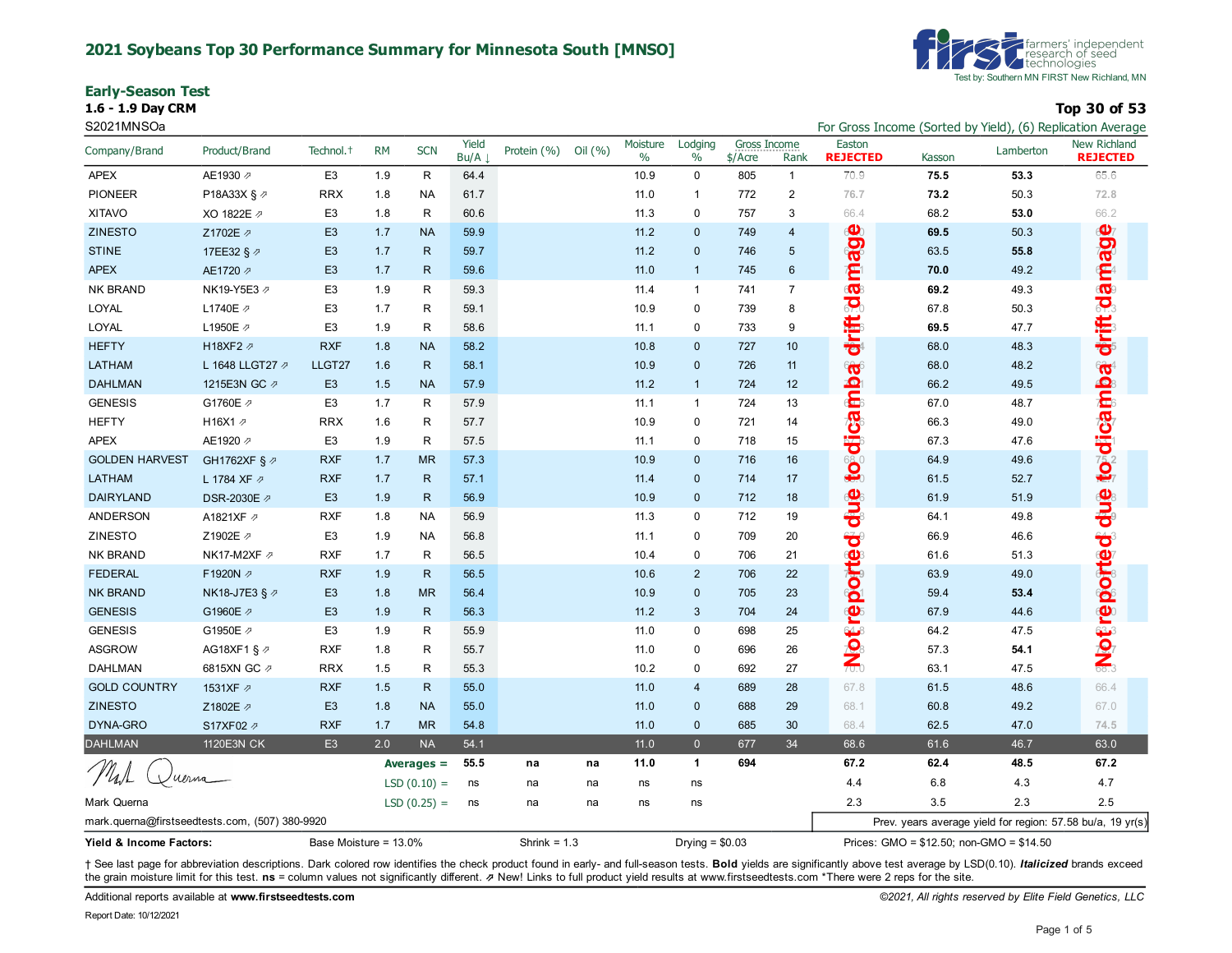### **2021 Soybeans Top 30 Performance Summary for Minnesota South [MNSO]**

|  | <b>Full-Season Test</b> |  |
|--|-------------------------|--|
|--|-------------------------|--|

**2.0 - 2.3 Day CRM Top 30 of 54**



S2021MNSOb For Gross Income (Sorted by Yield), (3) Replication Average

| Company/Brand                                  | Product/Brand             | Technol. <sup>+</sup> | <b>RM</b>             | <b>SCN</b>    | Yield<br>Bu/A | Protein (%)    | Oil (%) | Moisture<br>$\%$ | Lodging<br>$\%$  | Gross Income<br>$$/$ Acre | Rank           | Easton<br><b>REJECTED</b> | Kasson | Lamberton<br><b>REJECTED</b>                               | New Richland<br><b>REJECTED</b> |
|------------------------------------------------|---------------------------|-----------------------|-----------------------|---------------|---------------|----------------|---------|------------------|------------------|---------------------------|----------------|---------------------------|--------|------------------------------------------------------------|---------------------------------|
| <b>PIONEER</b>                                 | P21A28X § 2               | <b>RRX</b>            | 2.1                   | R             | 70.0          |                |         | 8.9              | $\pmb{0}$        | 875                       | $\mathbf{1}$   | 68.9                      | 70.0   | 54.3                                                       | 66.0                            |
| <b>NK BRAND</b>                                | NK21-H4XF § $\varnothing$ | <b>RXF</b>            | 2.1                   | <b>MR</b>     | 68.7          |                |         | 9.3              | 0                | 859                       | $\overline{c}$ | 77.2                      | 68.7   | 53.9                                                       | 62.5                            |
| <b>FEDERAL</b>                                 | F2320N 2                  | <b>RXF</b>            | 2.3                   | R             | 68.0          |                |         | 12.2             | $\pmb{0}$        | 850                       | 3              | 72.8                      | 68.0   | 49.2                                                       | 70.7                            |
| <b>STINE</b>                                   | 21EE62 § 2                | E <sub>3</sub>        | 2.1                   | R             | 67.5          |                |         | 8.7              | $\mathbf{0}$     | 844                       | $\overline{4}$ | $\bullet$                 | 67.5   | $\mathbf{\Phi}$                                            | age                             |
| <b>GENESIS</b>                                 | G2060E 2                  | E <sub>3</sub>        | 2.0                   | $\mathsf{R}$  | 67.3          |                |         | 10.2             | $\mathbf{0}$     | 841                       | 5              | <b>De</b>                 | 67.3   | <b>De</b>                                                  |                                 |
| <b>APEX</b>                                    | AE2220 2                  | E <sub>3</sub>        | 2.2                   | $\mathsf{R}$  | 66.5          |                |         | 10.5             | $\pmb{0}$        | 831                       | 6              | $\mathbf{C}$              | 66.5   | $\mathbf{Z}^3$                                             |                                 |
| <b>XITAVO</b>                                  | XO 2282E /                | E <sub>3</sub>        | 2.2                   | R.            | 66.2          |                |         | 11.3             | $\mathbf 0$      | 828                       | $\overline{7}$ | $\overline{\mathbf{Q}}$   | 66.2   | $\overline{\mathbf{10}}$                                   | driftsdam                       |
| LOYAL                                          | L2240E 2                  | E <sub>3</sub>        | 2.2                   | R             | 66.0          |                |         | 10.5             | 0                | 825                       | 8              | $\overline{S}$            | 66.0   | $\overline{\mathbf{P}}_0$                                  |                                 |
| DYNA-GRO                                       | S21EN81 2                 | E <sub>3</sub>        | 2.1                   | $\mathsf{R}$  | 65.7          |                |         | 10.0             | $\pmb{0}$        | 821                       | 9              | drift                     | 65.7   | drift                                                      |                                 |
| <b>PIONEER</b>                                 | P23A15X GC 2              | <b>RRX</b>            | 2.3                   | R             | 65.4          |                |         | 10.1             | $\mathbf{0}$     | 818                       | 10             |                           | 65.4   |                                                            |                                 |
| <b>ZINESTO</b>                                 | Z2302SE ク                 | E <sub>3</sub> , ST   | 2.3                   | <b>NA</b>     | 65.4          |                |         | 10.9             | $\mathbf 0$      | 818                       | 11             | G.                        | 65.4   |                                                            |                                 |
| <b>FEDERAL</b>                                 | F2210N 2                  | <b>RXF</b>            | 2.2                   | $\mathsf{R}$  | 65.2          |                |         | 10.6             | $\pmb{0}$        | 815                       | 12             |                           | 65.2   |                                                            |                                 |
| ZINESTO                                        | Z2002E ク                  | E <sub>3</sub>        | 2.0                   | <b>NA</b>     | 65.0          |                |         | 9.3              | $\mathbf 0$      | 812                       | 13             |                           | 65.0   |                                                            |                                 |
| <b>RENK</b>                                    | RS212NXF 2                | <b>RXF</b>            | 2.1                   | R             | 65.0          |                |         | 10.0             | $\mathbf{1}$     | 812                       | 14             |                           | 65.0   |                                                            |                                 |
| <b>NK BRAND</b>                                | NK22-C4E3 2               | E <sub>3</sub>        | 2.2                   | R             | 64.9          |                |         | 9.2              | 0                | 811                       | 15             |                           | 64.9   |                                                            |                                 |
| LATHAM                                         | L 2379 E3 2               | E <sub>3</sub>        | 2.3                   | $\mathsf{R}$  | 64.8          |                |         | 10.6             | $\pmb{0}$        | 810                       | 16             | to di ca                  | 64.8   | <b>to dicamba</b>                                          | <b>Poluteolog</b>               |
| <b>ZINESTO</b>                                 | Z2101E 2                  | E <sub>3</sub>        | 2.1                   | $\mathsf{R}$  | 64.3          |                |         | 9.9              | $\mathbf 0$      | 804                       | 17             |                           | 64.3   |                                                            |                                 |
| <b>LOYAL</b>                                   | L2040E 2                  | E <sub>3</sub>        | 2.0                   | $\mathsf{R}$  | 63.9          |                |         | 10.3             | $\pmb{0}$        | 799                       | 18             | due<br>d                  | 63.9   | due                                                        | anp to reported due             |
| <b>XITAVO</b>                                  | XO 2181E 2                | E <sub>3</sub>        | 2.1                   | R             | 63.6          |                |         | 9.6              | $\pmb{0}$        | 795                       | 19             |                           | 63.6   |                                                            |                                 |
| <b>STINE</b>                                   | 20EE23 § 2                | E <sub>3</sub>        | 2.0                   | $\mathsf{R}$  | 62.5          |                |         | 9.4              | $\pmb{0}$        | 781                       | 20             |                           | 62.5   |                                                            |                                 |
| <b>GENESIS</b>                                 | G2260E 2                  | E <sub>3</sub>        | 2.2                   | $\mathsf{R}$  | 62.4          |                |         | 9.8              | 0                | 780                       | 21             |                           | 62.4   |                                                            |                                 |
| <b>ASGROW</b>                                  | AG22XF2 § 2               | <b>RXF</b>            | 2.2                   | $\mathsf{R}$  | 62.3          |                |         | 9.5              | $\mathbf 0$      | 779                       | 22             |                           | 62.3   |                                                            |                                 |
| <b>APEX</b>                                    | AE2020 2                  | E <sub>3</sub>        | 2.0                   | $\mathsf{R}$  | 62.3          |                |         | 9.8              | $\pmb{0}$        | 779                       | 23             |                           | 62.3   |                                                            |                                 |
| <b>DAIRYLAND</b>                               | DSR-2112E ク               | E <sub>3</sub>        | 2.1                   | $\mathsf{R}$  | 62.1          |                |         | 11.0             | $\mathbf 0$      | 776                       | 24             | Notreported               | 62.1   | Notreported                                                |                                 |
| LATHAM                                         | L 2295 R2X $\varnothing$  | <b>RRX</b>            | 2.2                   | ${\sf R}$     | 62.0          |                |         | 9.4              | $\pmb{0}$        | 775                       | 25             |                           | 62.0   |                                                            |                                 |
| <b>GENESIS</b>                                 | G2150E /                  | E <sub>3</sub>        | 2.1                   | $\mathsf{R}$  | 61.3          |                |         | 10.4             | $\mathbf 0$      | 766                       | 26             |                           | 61.3   |                                                            |                                 |
| DYNA-GRO                                       | S21XF61 2                 | <b>RXF</b>            | 2.1                   | $\mathsf{R}$  | 60.8          |                |         | 10.9             | $\mathbf 0$      | 760                       | 27             |                           | 60.8   |                                                            |                                 |
| <b>GOLD COUNTRY</b>                            | 2250XF 2                  | <b>RXF</b>            | 2.2                   | $\mathsf{R}$  | 60.2          |                |         | 11.3             | $\mathbf 0$      | 752                       | 28             | 74.9                      | 60.2   | 55.4                                                       | 65.3                            |
| <b>ANDERSON</b>                                | 217RXT 2                  | <b>RRX</b>            | 2.0                   | <b>MR</b>     | 60.1          |                |         | 8.2              | $\pmb{0}$        | 751                       | 29             | 71.9                      | 60.1   | 54.7                                                       | 72.2                            |
| <b>ANDERSON</b>                                | A200E3 2                  | E <sub>3</sub>        | 2.0                   | <b>NA</b>     | 60.1          |                |         | 9.8              | $\mathbf 0$      | 751                       | 30             | 66.8                      | 60.1   | 51.4                                                       | 67.3                            |
| <b>DAHLMAN</b>                                 | 1120E3N CK                | E <sub>3</sub>        | 2.0                   | <b>NA</b>     | 53.5          |                |         | 10.6             | $\overline{0}$   | 669                       | 51             | 68.0                      | 53.5   | 46.5                                                       | 64.5                            |
|                                                |                           |                       |                       | Averages $=$  | 60.9          | na             | na      | 10.1             | $\mathbf 0$      | 761                       |                | 68.8                      | 60.8   | 48.4                                                       | 64.6                            |
|                                                |                           |                       |                       | $LSD(0.10) =$ |               | na             | na      | ns               | ns               |                           |                | 4.5                       | 4.6    | 3.8                                                        | 4.0                             |
| Mark Querna                                    |                           |                       |                       | $LSD(0.25) =$ |               | na             | na      | ns               | ns               |                           |                | 2.3                       | 2.4    | 2.0                                                        | 2.1                             |
| mark.querna@firstseedtests.com, (507) 380-9920 |                           |                       |                       |               |               |                |         |                  |                  |                           |                |                           |        | Prev. years average yield for region: 57.58 bu/a, 19 yr(s) |                                 |
| Yield & Income Factors:                        |                           |                       | Base Moisture = 13.0% |               |               | Shrink = $1.3$ |         |                  | Drying = $$0.03$ |                           |                |                           |        | Prices: GMO = \$12.50; non-GMO = \$14.50                   |                                 |

+ See last page for abbreviation descriptions. Dark colored row identifies the check product found in early- and full-season tests. Bold yields are significantly above test average by LSD(0.10). Italicized brands exceed the grain moisture limit for this test. ns = column values not significantly different. **z** New! Links to full product yield results at www.firstseedtests.com \*There were 2 reps for the site.

Additional reports available at **[www.firstseedtests.com](https://www.firstseedtests.com)** *©2021, All rights reserved by Elite Field Genetics, LLC*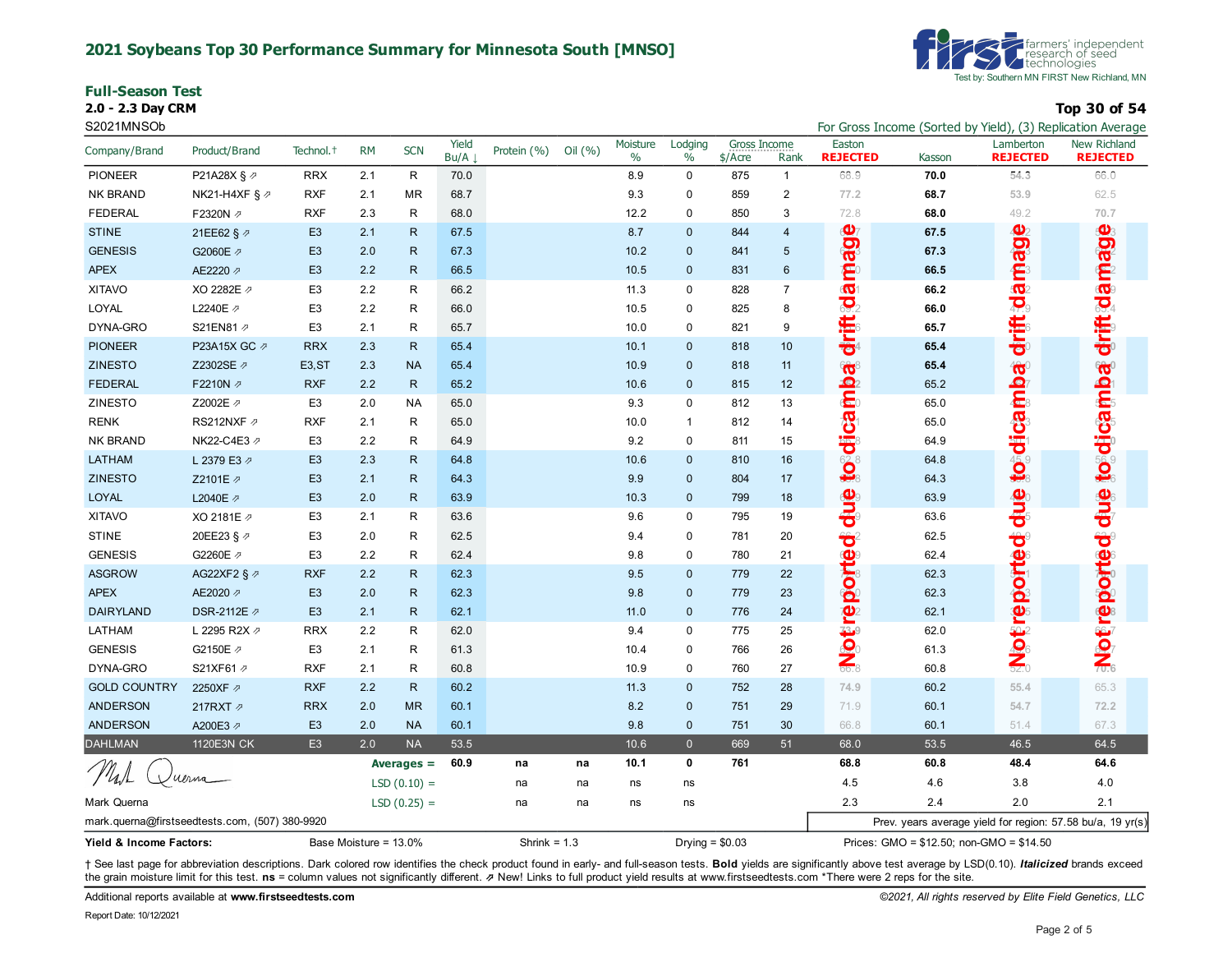

## **Early-Season Test Products (53 Total)**

| Company/Brand       | <b>Product/Brand</b> | <b>Technology</b> | <b>SCN</b>              | <b>RM</b>        | Seed Treat. |
|---------------------|----------------------|-------------------|-------------------------|------------------|-------------|
| Anderson            | A180E3               | E <sub>3</sub>    | <b>NA</b>               | 1.8              | Untreated   |
| Anderson            | A1821XF              | <b>RXF</b>        | <b>NA</b>               | 1.8              | Untreated   |
| Apex                | AE1720               | E3                | R                       | 1.7              | CMBV, SA    |
| Apex                | AE1910               | E <sub>3</sub>    | $\mathsf{R}$            | 1.9              | CMBV, SA    |
| Apex                | AE1920               | E <sub>3</sub>    | R                       | 1.9              | CMBV, SA    |
| Apex                | AE1930               | E <sub>3</sub>    | R                       | 1.9              | CMBV, SA    |
| Asgrow              | AG18XF1 §            | <b>RXF</b>        | $\overline{\mathsf{R}}$ | 1.8              | Untreated   |
| Credenz             | CZ 1660GTLL          | LLGT27            | <b>MR</b>               | 1.6              | PV, IL, OB  |
| Dahlman             | 1120E3N CK           | E <sub>3</sub>    | <b>NA</b>               | 2.0              | IS          |
| Dahlman             | 1215E3N GC           | E <sub>3</sub>    | <b>NA</b>               | 1.5              | Untreated   |
| Dahlman             | 6815XN GC            | <b>RRX</b>        | R                       | 1.5              | IS          |
| Dairyland           | <b>DSR-1673E</b>     | E <sub>3</sub>    | R                       | 1.6              | Lum, IL     |
| Dairyland           | <b>DSR-1707E</b>     | E <sub>3</sub>    | $\overline{\mathsf{R}}$ | 1.7              | Lum, IL     |
| Dairyland           | <b>DSR-1820E</b>     | E <sub>3</sub>    | R                       | 1.8              | Lum, IL     |
| Dairyland           | <b>DSR-2030E</b>     | E <sub>3</sub>    | R                       | 1.9              | Lum, IL     |
| Dyna-Gro            | S17XF02              | <b>RXF</b>        | <b>MR</b>               | 1.7              | EQV, SA     |
| Dyna-Gro            | S18EN52              | E <sub>3</sub>    | <b>MR</b>               | 1.8              | EQV, SA     |
| Federal             | F1909N               | LLGT27            | R                       | 1.9              | <b>MAG</b>  |
| Federal             | F1920N               | <b>RXF</b>        | R                       | 1.9              | <b>MAG</b>  |
| Genesis             | G1680GL              | LLGT27            | R                       | 1.6              | CMBV, SA    |
| Genesis             | G1760E               | E <sub>3</sub>    | R                       | 1.7              | CMBV, SA    |
| Genesis             | G1950E               | E <sub>3</sub>    | $\overline{\mathsf{R}}$ | 1.9              | CMBV, SA    |
| Genesis             | G1960E               | E <sub>3</sub>    | $\mathsf R$             | 1.9              | CMBV, SA    |
| <b>Gold Country</b> | 1531XF               | <b>RXF</b>        | R                       | 1.5              | ACi, IL     |
| <b>Gold Country</b> | 1609X                | <b>RRX</b>        | $\overline{R}$          | 1.6              | ACi.IL      |
| Golden Harvest      | GH1762XF §           | <b>RXF</b>        | MR                      | 1.7              | CMBV, SA    |
| Golden Harvest      | GH1802E3             | E <sub>3</sub>    | R                       | 1.8              | CMBV, SA    |
| Hefty               | H16X1                | <b>RRX</b>        | $\overline{R}$          | $\overline{1.6}$ | DST4,SA     |
| Hefty               | <b>H16XF2</b>        | <b>RXF</b>        | <b>NA</b>               | 1.6              | DST4,SA     |
| Hefty               | <b>H17XF1</b>        | <b>RXF</b>        | <b>NA</b>               | 1.7              | DST4,SA     |
| Hefty               | <b>H18XF2</b>        | <b>RXF</b>        | <b>NA</b>               | 1.8              | DST4,SA     |
| Latham              | L 1648 LLGT27        | LLGT27            | R                       | 1.6              | $SS+$       |
| Latham              | L 1758 E3            | E3                | R                       | 1.7              | SS+, SA     |
| Latham              | L 1784 XF            | <b>RXF</b>        | $\overline{R}$          | 1.7              | SS+, SA     |
| Latham              | L 1995 E3            | E <sub>3</sub>    | R                       | 1.9              | SS+, SA     |
| Loyal               | L1740E               | E <sub>3</sub>    | R                       | 1.7              | CMBV, SA    |
| Loyal               | L1940E               | E <sub>3</sub>    | R                       | 1.9              | CMBV, SA    |
| Loyal               | L1950E               | E <sub>3</sub>    | R                       | 1.9              | CMBV, SA    |
| <b>NK Brand</b>     | NK17-M2XF            | <b>RXF</b>        | R                       | 1.7              | CMBV, SA    |
| <b>NK Brand</b>     | NK18-J7E3 §          | E <sub>3</sub>    | <b>MR</b>               | 1.8              | CMBV, SA    |
| NK Brand            | NK19-C8XF            | <b>RXF</b>        | $\mathsf R$             | 1.9              | CMBV, SA    |
| <b>NK Brand</b>     | NK19-Y5E3            | E <sub>3</sub>    | R                       | 1.9              | CMBV, SA    |

| <b>Company/Brand</b> | <b>Brand/Product</b> | <b>Technology</b> | <b>SCN</b> | RM  | Seed Treat.      |
|----------------------|----------------------|-------------------|------------|-----|------------------|
| <b>NuTech</b>        | 18N02E               | E <sub>3</sub>    | R          | 1.8 | Lum, Lu, IL      |
| Pioneer              | P15A63X §            | <b>RRX</b>        | <b>NA</b>  | 1.5 | Untreated        |
| Pioneer              | P18A33X §            | <b>RRX</b>        | <b>NA</b>  | 1.8 | Lum, Lu          |
| Stine                | 17EE32 §             | E <sub>3</sub>    | R          | 1.7 | <b>SFI</b>       |
| Xitavo               | XO 1632E             | E <sub>3</sub>    | R          | 1.6 | PV.IL.OB         |
| Xitavo               | XO 1761E             | E <sub>3</sub>    | R          | 1.7 | PV, IL, OB       |
| Xitavo               | XO 1822E             | E <sub>3</sub>    | R          | 1.8 | PV.IL.OB         |
| Zinesto              | Z1702E               | E <sub>3</sub>    | <b>NA</b>  | 1.7 | DST4.SA          |
| Zinesto              | Z1801E               | E <sub>3</sub>    | R          | 1.8 | DST4,SA          |
| Zinesto              | Z1802E               | E <sub>3</sub>    | <b>NA</b>  | 1.8 | DST4,SA          |
| Zinesto              | Z1902E               | E <sub>3</sub>    | <b>NA</b>  | 1.9 | DST <sub>5</sub> |

\* FIRST does not inspect products for refuge blend. N\* indicates the product was entered without a refuge component by the sponsoring seed company. Prior year entries may contain refuge blend.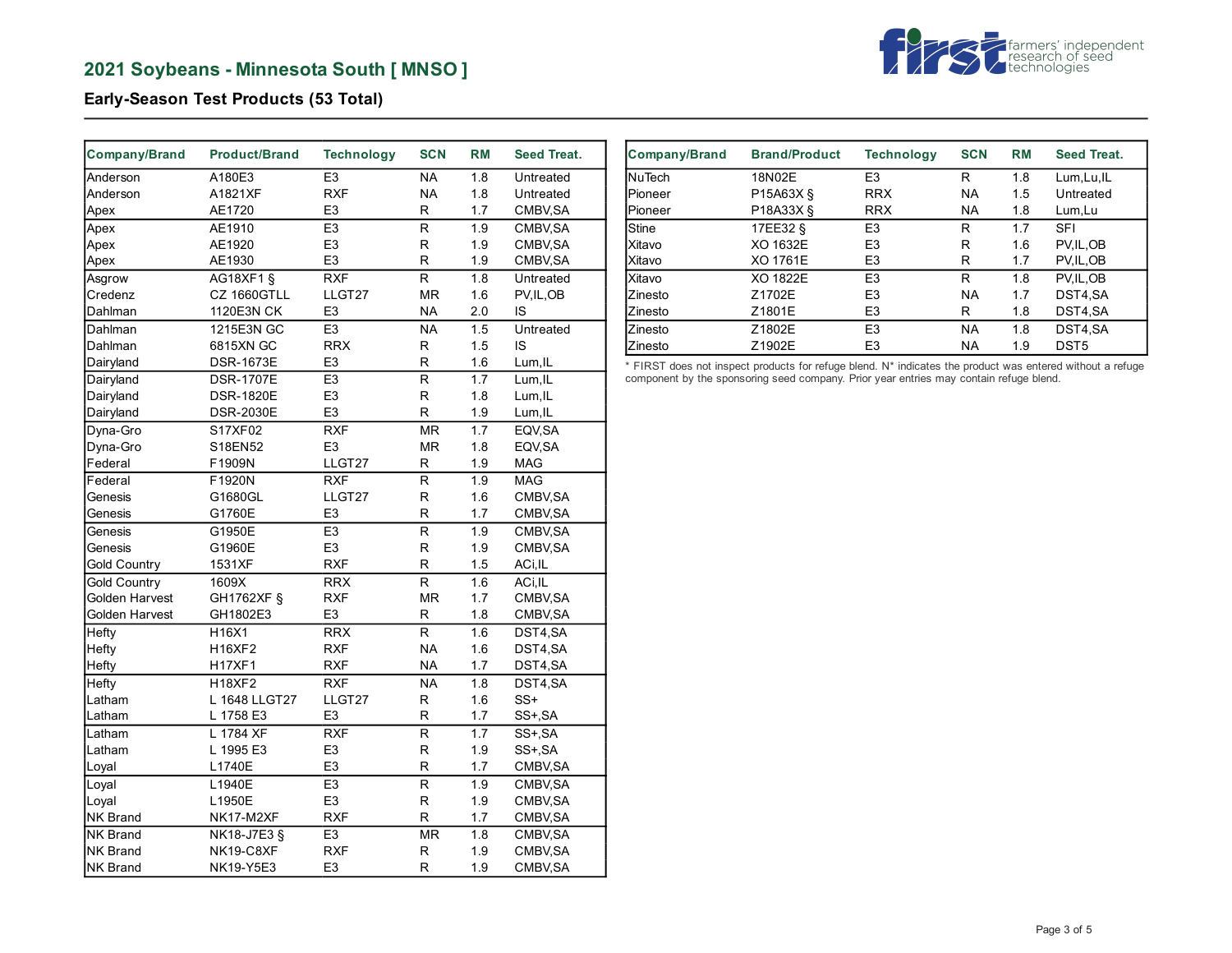

## **Full-Season Test Products (54 Total)**

| <b>Company/Brand</b> | <b>Product/Brand</b> | <b>Technology</b> | <b>SCN</b>               | <b>RM</b>        | Seed Treat. |
|----------------------|----------------------|-------------------|--------------------------|------------------|-------------|
| Anderson             | 217RXT               | <b>RRX</b>        | MR.                      | 2.0              | Untreated   |
| Anderson             | A200E3               | E <sub>3</sub>    | <b>NA</b>                | 2.0              | Untreated   |
| Anderson             | A2121XF              | <b>RXF</b>        | <b>NA</b>                | 2.0              | Untreated   |
| Apex                 | AE2020               | E <sub>3</sub>    | R                        | 2.0              | CMBV.SA     |
| Apex                 | AE2110               | E <sub>3</sub>    | R                        | 2.1              | CMBV, SA    |
| Apex                 | AE2220               | E <sub>3</sub>    | R                        | 2.2              | CMBV, SA    |
| Asgrow               | AG21XF0 §            | <b>RXF</b>        | R                        | 2.1              | ACi, IL     |
| Asgrow               | AG22XF2 §            | <b>RXF</b>        | R                        | 2.2              | ACi, IL     |
| Credenz              | CZ 2121GTLL          | LLGT27            | <b>MR</b>                | 2.1              | PV, IL, OB  |
| Dahlman              | 1120E3N CK           | E <sub>3</sub>    | <b>NA</b>                | 2.0              | IS          |
| Dahlman              | 7220XF GC            | <b>RXF</b>        | <b>NA</b>                | 2.0              | IS          |
| Dairyland            | <b>DSR-2040E</b>     | E <sub>3</sub>    | R                        | 2.0              | Lum, IL     |
| Dairyland            | <b>DSR-2112E</b>     | E <sub>3</sub>    | $\overline{\mathsf{R}}$  | 2.1              | Lum, IL     |
| Dairyland            | <b>DSR-2222E</b>     | E <sub>3</sub>    | R                        | 2.2              | Lum, IL     |
| Dyna-Gro             | S21EN81              | E <sub>3</sub>    | R                        | 2.1              | EQV, SA     |
| Dyna-Gro             | S21XF61              | <b>RXF</b>        | R                        | 2.1              | EQV, SA     |
| Dyna-Gro             | S21XF72              | <b>RXF</b>        | R                        | 2.1              | EQV, SA     |
| Federal              | F2210N               | <b>RXF</b>        | R                        | 2.2              | <b>MAG</b>  |
| Federal              | F2320N               | <b>RXF</b>        | R                        | 2.3              | <b>MAG</b>  |
| Genesis              | G2060E               | E <sub>3</sub>    | R                        | 2.0              | CMBV, SA    |
| Genesis              | G2150E               | E <sub>3</sub>    | R                        | 2.1              | CMBV, SA    |
| Genesis              | G2190GL              | LLGT27            | R                        | 2.1              | CMBV, SA    |
| Genesis              | G2260E               | E <sub>3</sub>    | R                        | 2.2              | CMBV, SA    |
| <b>Gold Country</b>  | 2250XF               | <b>RXF</b>        | R                        | 2.2              | ACi, IL     |
| Golden Harvest       | GH2102XF             | <b>RXF</b>        | MR                       | 2.1              | CMBV, SA    |
| Golden Harvest       | GH2292E3             | E <sub>3</sub>    | MR                       | 2.2              | CMBV, SA    |
| Hefty                | <b>H20XF1</b>        | <b>RXF</b>        | <b>NA</b>                | 2.0              | DST4,SA     |
| Hefty                | <b>H20XF2</b>        | <b>RXF</b>        | $\overline{\mathsf{NA}}$ | 2.0              | DST4,SA     |
| Hefty                | <b>H21XF2</b>        | <b>RXF</b>        | <b>NA</b>                | 2.1              | DST4,SA     |
| Hefty                | <b>H23XF1</b>        | <b>RXF</b>        | <b>NA</b>                | 2.3              | DST4,SA     |
| Latham               | L 2049 E3            | E <sub>3</sub>    | R                        | 2.0              | SS+, SA     |
| Latham               | L 2193 E3            | E <sub>3</sub>    | R                        | 2.1              | SS+, SA     |
| Latham               | L 2295 R2X           | <b>RRX</b>        | R                        | 2.2              | SS+, SA     |
| Latham               | L 2379 E3            | E <sub>3</sub>    | $\overline{R}$           | $\overline{2.3}$ | SS+, SA     |
| Loyal                | L2040E               | E <sub>3</sub>    | R                        | 2.0              | CMBV, SA    |
| Loyal                | L2130E               | E <sub>3</sub>    | R                        | 2.1              | CMBV, SA    |
| Loyal                | L2240E               | E <sub>3</sub>    | R                        | 2.2              | CMBV, SA    |
| <b>NK Brand</b>      | NK21-H4XF §          | <b>RXF</b>        | <b>MR</b>                | 2.1              | CMBV, SA    |
| NK Brand             | <b>NK22-C4E3</b>     | E <sub>3</sub>    | R                        | 2.2              | CMBV, SA    |
| NuTech               | 20N04E               | E <sub>3</sub>    | R                        | 2.0              | Lum, Lu, IL |
| NuTech               | 21N06E               | E <sub>3</sub>    | R                        | 2.1              | Lum, Lu, IL |
| Pioneer              | P20T64E GC           | E <sub>3</sub>    | R                        | 2.0              | Lum, Lu     |

| <b>Company/Brand</b> | <b>Brand/Product</b> | <b>Technology</b>  | <b>SCN</b> | <b>RM</b> | Seed Treat.      |
|----------------------|----------------------|--------------------|------------|-----------|------------------|
| Pioneer              | P21A28X §            | <b>RRX</b>         | R          | 2.1       | Lum.Lu           |
| Pioneer              | P23A15X GC           | <b>RRX</b>         | R          | 2.3       | Lum, Lu          |
| lRenk                | RS212NXF             | <b>RXF</b>         | R          | 2.1       | EcTC, SA         |
| Renk                 | RS219NX              | <b>RRX</b>         | R          | 2.1       | EcTC, SA         |
| Stine                | 20EE23 §             | E <sub>3</sub>     | R          | 2.0       | <b>SFI</b>       |
| Stine                | 21EE62 §             | E <sub>3</sub>     | R          | 2.1       | <b>SFI</b>       |
| Xitavo               | XO 2181E             | E <sub>3</sub>     | R          | 2.1       | PV, IL, OB       |
| Xitavo               | XO 2282E             | E <sub>3</sub>     | R          | 2.2       | PV.IL.OB         |
| Zinesto              | Z2002E               | E <sub>3</sub>     | NA.        | 2.0       | DST4,SA          |
| Zinesto              | Z2101E               | E <sub>3</sub>     | R          | 2.1       | DST4.SA          |
| Zinesto              | Z2202E               | E <sub>3</sub>     | <b>NA</b>  | 2.2       | DST4.SA          |
| Zinesto              | Z2302SE              | E <sub>3</sub> .ST | <b>NA</b>  | 2.3       | DST <sub>5</sub> |

\* FIRST does not inspect products for refuge blend. N\* indicates the product was entered without a refuge component by the sponsoring seed company. Prior year entries may contain refuge blend.